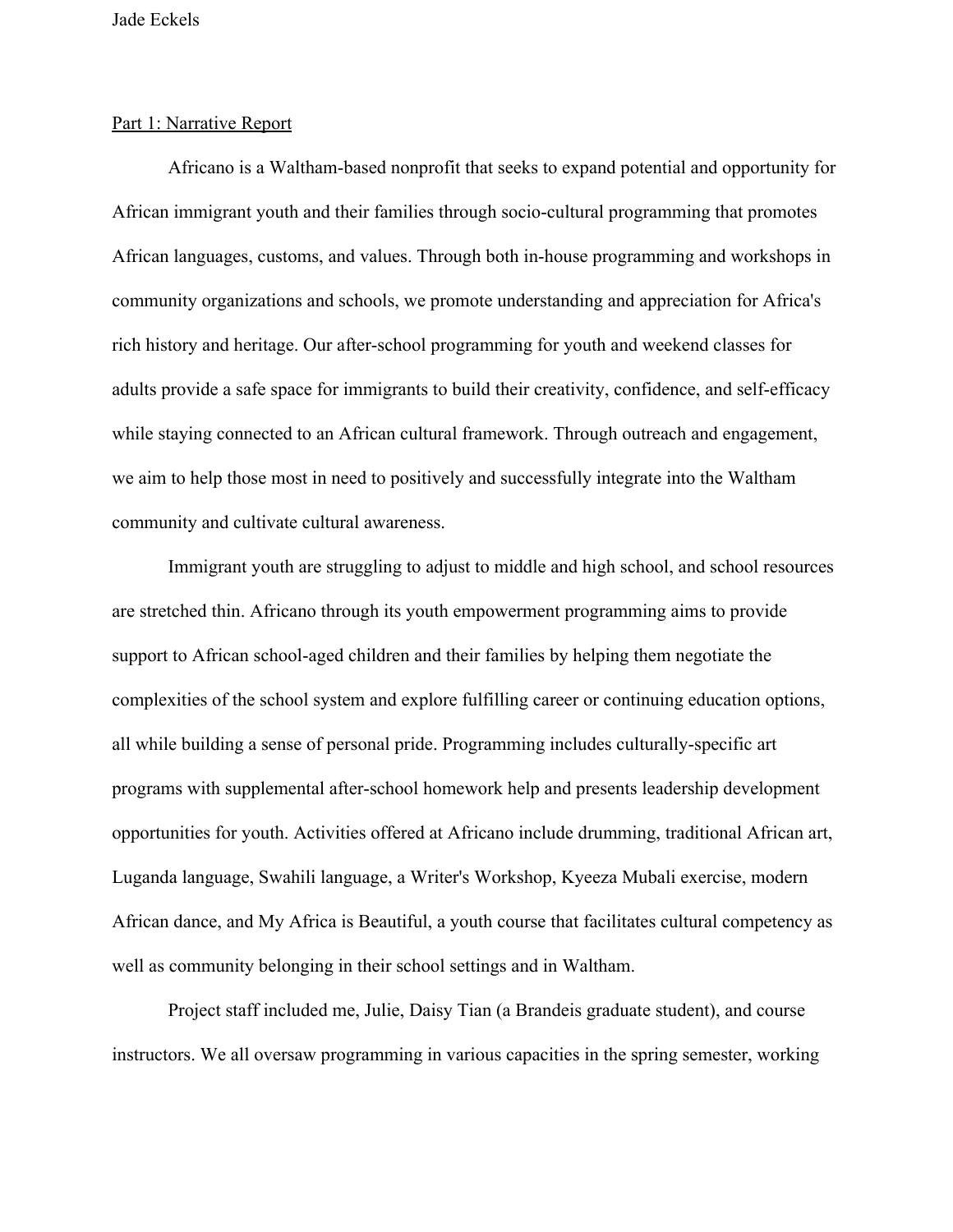on fundraising, development, evaluation, and implementation. I began working with Africano as a board member last September through a course titled BUS 295C Field Projects: Consulting in Social Innovation Impact at the Brandeis International Business School. My assignment was to serve as a strategic consultant for this non-profit organization. I was tasked with aiding Africano in their marketing, programmatic, and fundraising initiatives. Some of the challenges that Africano faced then and to a degree continue to grapple with now are financial sustainability, lack of human capital, and board instability. Applying to the Rich/Collins Community Leadership & Impact Fellowship was an extension of my ongoing work with Africano. I applied for the fellowship in order to to expand the capacity the organization, specifically to fund programming supplies that could help the organization broaden its services. Receiving the grant allowed me to better serve and provide for the organization because it filled the gaps in our resources and helped us meet our programmatic goals.

The stipulations given to me by the selection committee upon receipt of the grant funds stated that our project must include a performance accessible to the Brandeis community. At the beginning of the semester, my intention was to plan and facilitate an original on-campus event in collaboration with an undergraduate student club called the Brandeis African Student Organization (BASO). This event ideally would have occured in the first half of the semester, by March at the lastest. Levering my contacts within the group, I contacted a student on the executive leadership board. This contact however was in charge of social media and communications for the group. I did not have a connection with the president, vice president, or event planning members of the board. The person who I conversed with did not put me in contact with those who had the power to plan events. Additionally, I do not believe that my interest in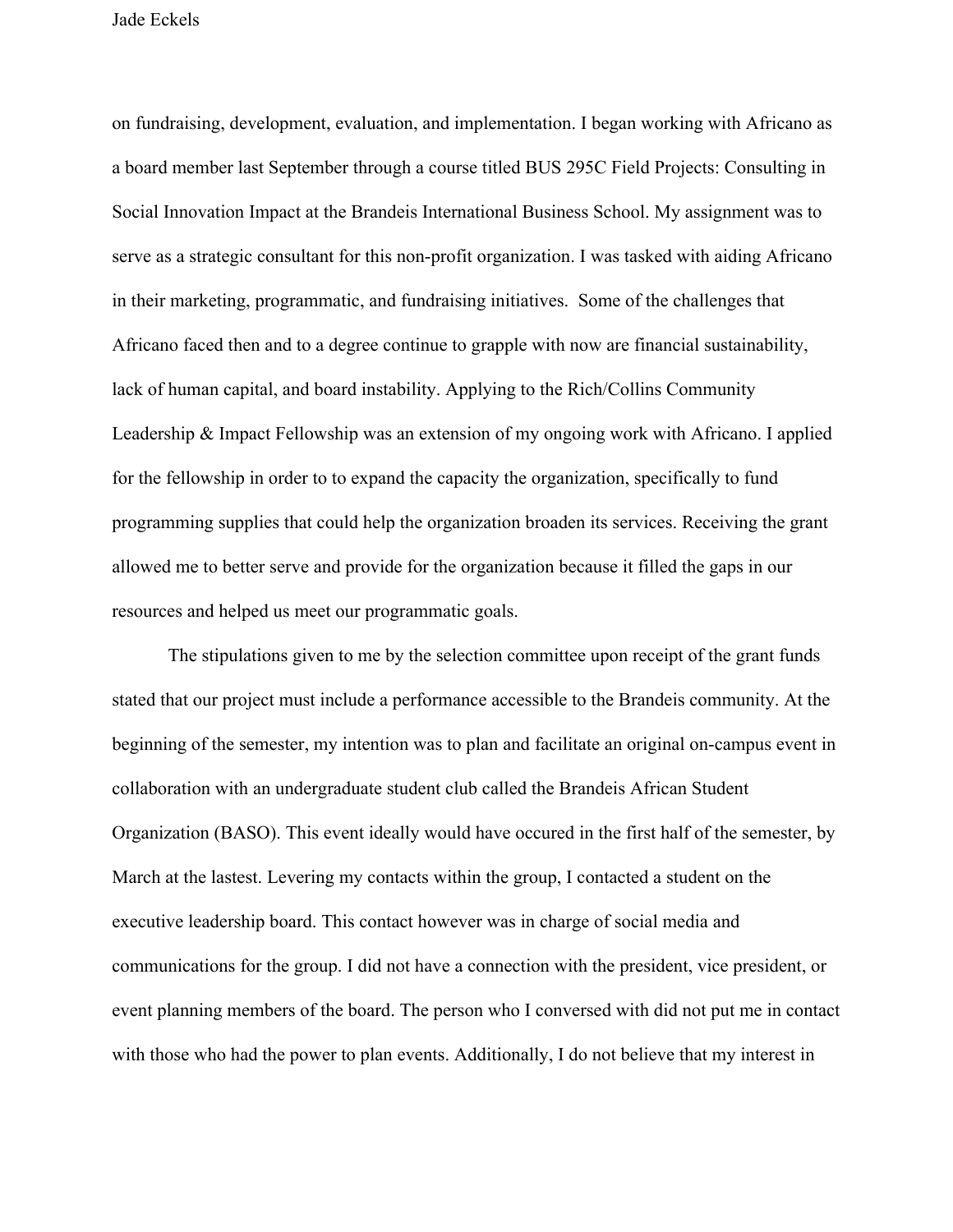planning an event was ever passed up the leadership chain of the student group. Also, there seemed to be a disconnect in our interests; I communicated that I was interested in planning a small-scale original event, but that request was not addressed. In late January, my contact within the Brandeis African Student Organization informed me that they were collaborating with the Brandeis Black Student Organization on a culture show called Shades of Blackness on February 10 in honor of Black History Month. After much coordination over logistics, Africano's youth dance group, the Afro Diamonds, performed in the show.

 settling on Amazon, finally ordering our drums in mid-March. Despite this surprising opportunity, we still had not been able to purchase new programming supplies. We had unanticipated challenges with the prospective vendor. The founder and executive director of Africano Julie had selected a music store in Framingham as the place where we would purchase the drums. Julie was in contact remotely with the owner. However, throughout the semester, Julie was never able to meet this vendor in person. For several weeks, he had medical issues that required hospitalization, and therefore was unable to be present at his store. Additionally, when Julie set up meetings with him at his store, Julie would arrive, and he would not be there at the pre-arranged time with no explanation for his absence. This miscommunication transpired for months. As the semester neared its end, I feared that due to our challenges with the Brandeis African Student Organization (BASO) and the vendor, I would not be able to reach my project goals in the allotted time frame. However, we were able to quickly solve our issues. Julie and I considered several other online and local vendors, eventually

After initially realizing that collaborating with BASO on an original event may not be possible, I began to explore other avenues. I contacted the Slosberg Music Center in late January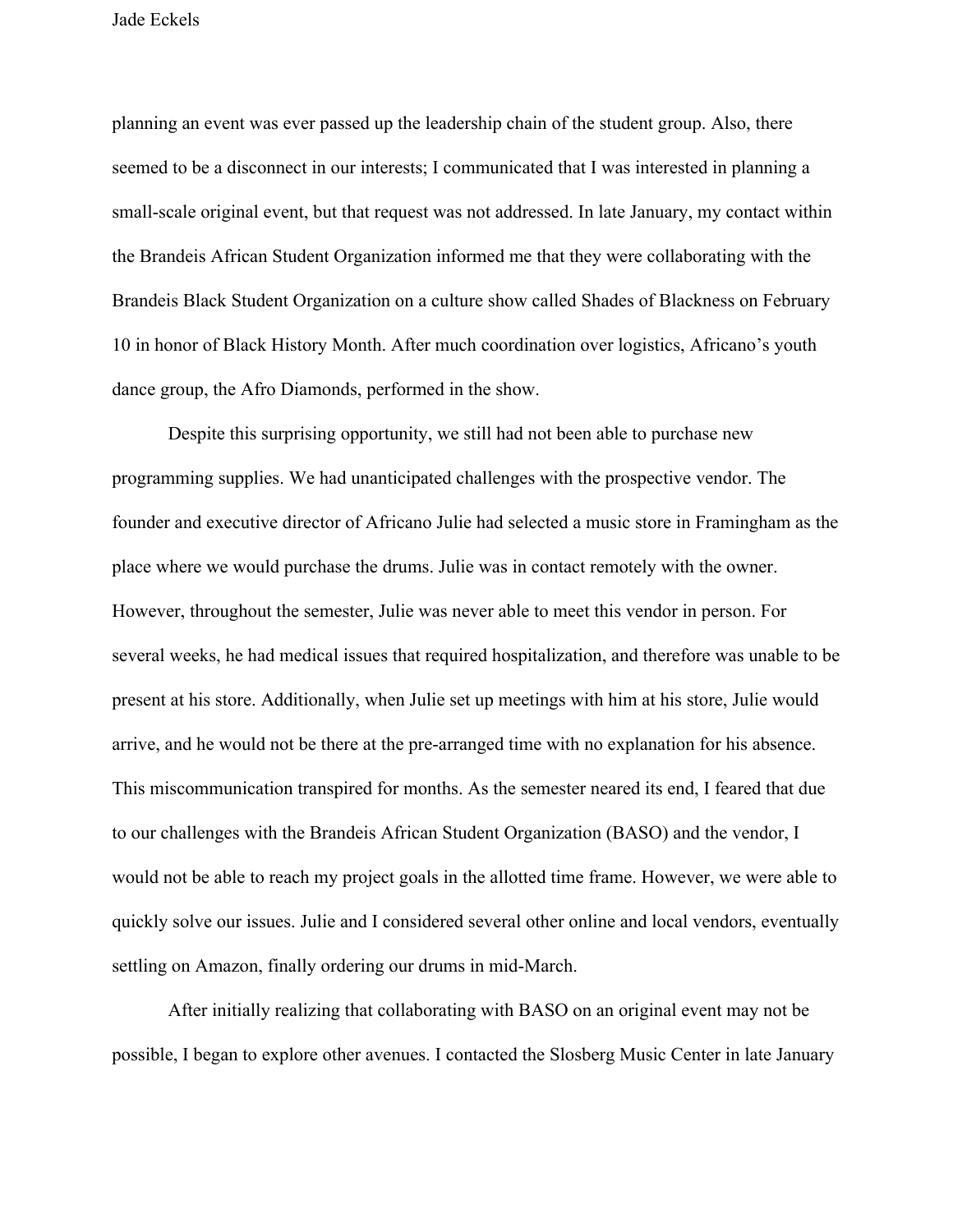themselves as professional, reliable, and lively performers. about hosting an event featuring Africano. After much communication, I was put in touch in early February with Ben Paulding, the Brandeis instructor for a Ghanaian drumming course and performance group called Fafali. I put Julie and Ben in contact with each other. Ultimately, Julie met with Ben in mid-March when he visited Africano. Ben invited Africano to join an African drumming and dance showcase featuring Fafali that was taking place on April 18. This performance opportunity aligned perfectly with the arrival of our new drums. In early April prior to the performance, Julie also decided to purchase new performance outfits in anticipation of the public debut of the new drums to create a holistic performance aesthetic. Surprisingly, as a result of Africano's performances at the Shades of Blackness culture show and the Fafali drumming showcase, Tara Whitehurst of the Brandeis Intercultural Center invited Africano to perform at one of Brandeis's biggest events of the year, Culture X on April 21. Africano had cemented

Overall, despite timing and communication issues, all stated goals were met and exceeded. Unexpectedly, Africano was invited to perform in several on-campus cultural shows throughout the course of the semester. These performances were incredible successes. While Africano did not host its own event on campus, we were able to participate in several existing events in collaboration with various student groups and departments. In summation, since I started working with the organization last semester, it has been able to grow significantly, and the role that Rich-Collins played in that is invaluable. We have been able to expand our music program. Through the Rich/Collins Fellowship, Africano acquired ten new drums and new performance outfits. They have used these new resources for in-house programming as well as performances throughout the Waltham community. We have also been able to forge a connection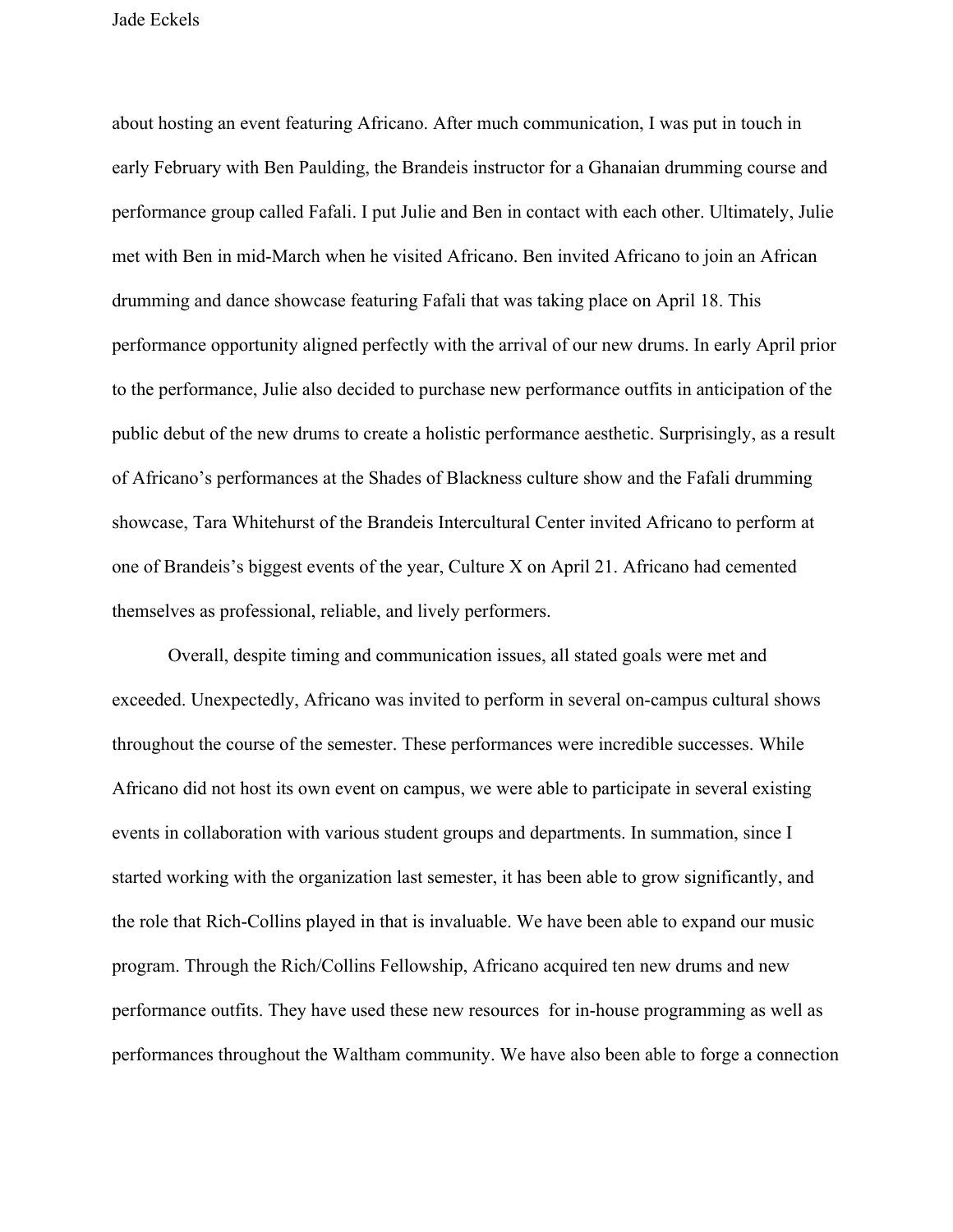to the Brandeis community. We've created lasting partnerships between Africano and various clubs and departments at Brandeis University. Africano has worked with with the International Business School, the Brandeis MakerLab, the Department of Community Service, the Intercultural Center, the Fafali music group, the Black Student Organization, and the African Student Organization. Through these partnerships and new equipment, Africano has been able to perform on campus three times this semester--in BBSO's Shades of Blackness, Culture X, and alongside Fafali at the Slosberg Music Center as well as off-campus at venues like the Charles River Museum of Industry and Innovation, and many more.

To conclude, as a result of the fellowship funds, Africano has grown their programming significantly and given the youth at Africano an opportunity to acquire new skills and showcase them to the public. Through the fellowship, Africano has been able to establish new connections that have been vital to broadening Africano's reach and impact. The tools the fellowship has provided for Africano will have a sustainable effect on the organization and longevity moving forward.

#### Part 2: The Evaluation

I had mild difficulty gathering data to evaluate Africano's programming. I was primarily concerned with compiling qualitative, rather than quantitative, data. I researched and reviewed sample surveys in order to create a pre-evaluation survey for Africano. I completed and sent this survey to Julie in mid-February. When I later inquired about the survey results, Julie reported back to me that she felt that survey was not accessible to the youth she serves. Therefore, she had chosen not to distribute it to the Africano youth. Upon reflection, due to the wide variety of ages of Africano youth, the survey may be too complicated for a child to complete. In the future, I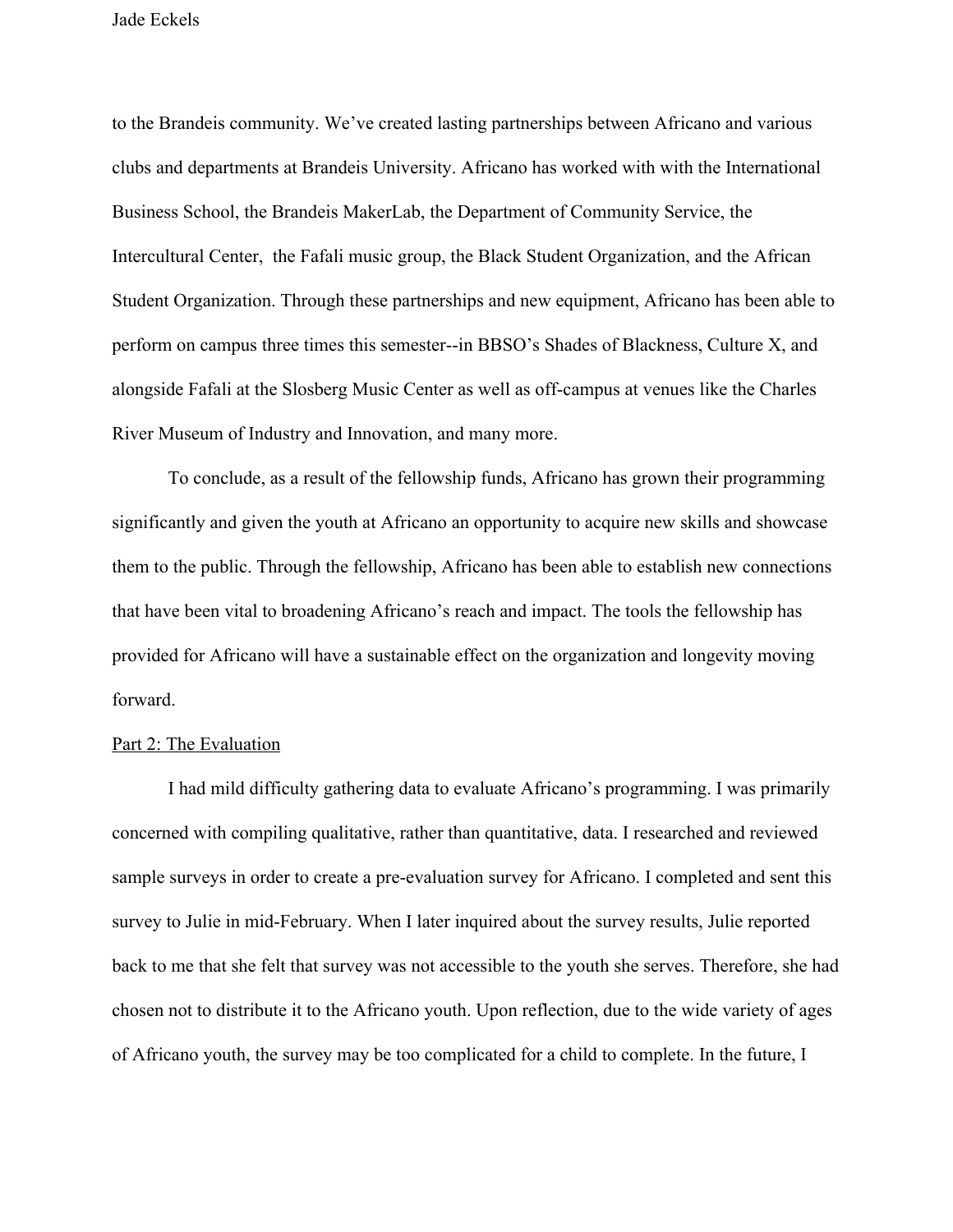will better take into account these factors. As a result of this unforeseen complication, I measured Africano's progress primarily through networking gains and performance opportunities. Julie later modified the survey and gathered results from 11 Africano youth. The response rate was relatively low. Julie also gathered advocacy letters from several of the youth that use Africano's services. My pre-evaluation survey is replicated below. Also included as supplemental materials are the results Julie gathered from the modified survey as well as the letters.

# **Africano Pre-Evaluation Survey (Original)**

## General Programming

- 1. How long have you been using Africano's services?
	- a. Less than a year
	- b. 1 year
	- c. 2 or more years
- 2. Select your favorite programming that Africano offers from the following list.
	- a. Drumming
	- b. Dance
	- c. Jewelry Making
	- d. Sewing/Costume Design
	- e. Language Learning
	- f. Writer's Workshop
	- g. Book club
	- h. Field Trips (movies, hotels, museums)
- 3. Please indicate how well Africano's overall programming meets the following objectives:

|                  | <b>Strongly Agree</b> |  | Agree   Neutral   Disagree | <b>Strongly Disagree</b> |
|------------------|-----------------------|--|----------------------------|--------------------------|
| <b>Empowered</b> |                       |  |                            |                          |
| Encouraged       |                       |  |                            |                          |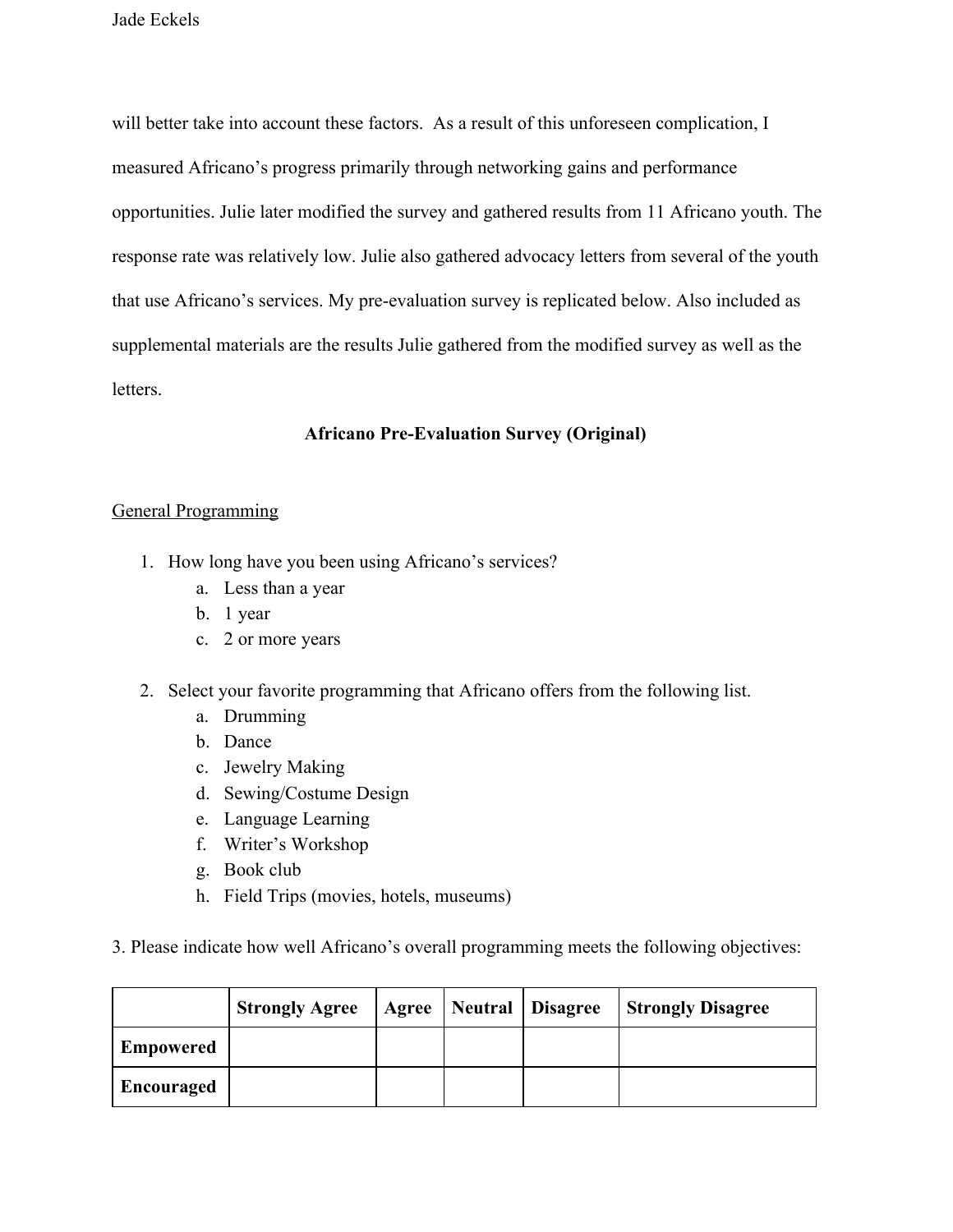| Engaged |  |  |  |
|---------|--|--|--|
|         |  |  |  |
|         |  |  |  |
|         |  |  |  |

4. When you think of Africa, what words come to mind?

5. How has Africano's programming influenced your opinions on Africa?

## Drumming Program

- 1. Select one of the following options about your participation in the drumming program.
	- a. Yes; I participated, and I liked it.
	- b. Yes; I participated, and I didn't like it.
	- c. No; I didn't participate, but I want to.
	- d. No; I didn't participate, and I don't want to.
- 2. If you selected either option a or b, how can the drumming program be improved?
- 3. If you selected option c, what do you want from the drumming program?

## Part 3: Final Budget

I applied for nearly the maximum amount of \$5,000, specifically \$4,930, in my initial application for the fellowship, requesting funds for new drums and instructor compensation. I was ultimately given \$2,000. I was given permission to use the allotted funds to pay for drums, event planning, and event advertising. The estimated quantity and cost for drums differed from anticipated numbers. We ultimately purchased a different drum brand that was more cost effective. Rather than buying seven drums for \$1,3330, we purchased ten drums for [\\$1,299.50](https://1,299.50). In addition, Julie inquired unexpectedly in early April if new performances outfits could be purchased using fellowship funds. This purchase was approved. Julie needed the outfits within five days, so she ultimately bought them herself online from Amazon and was later reimbursed.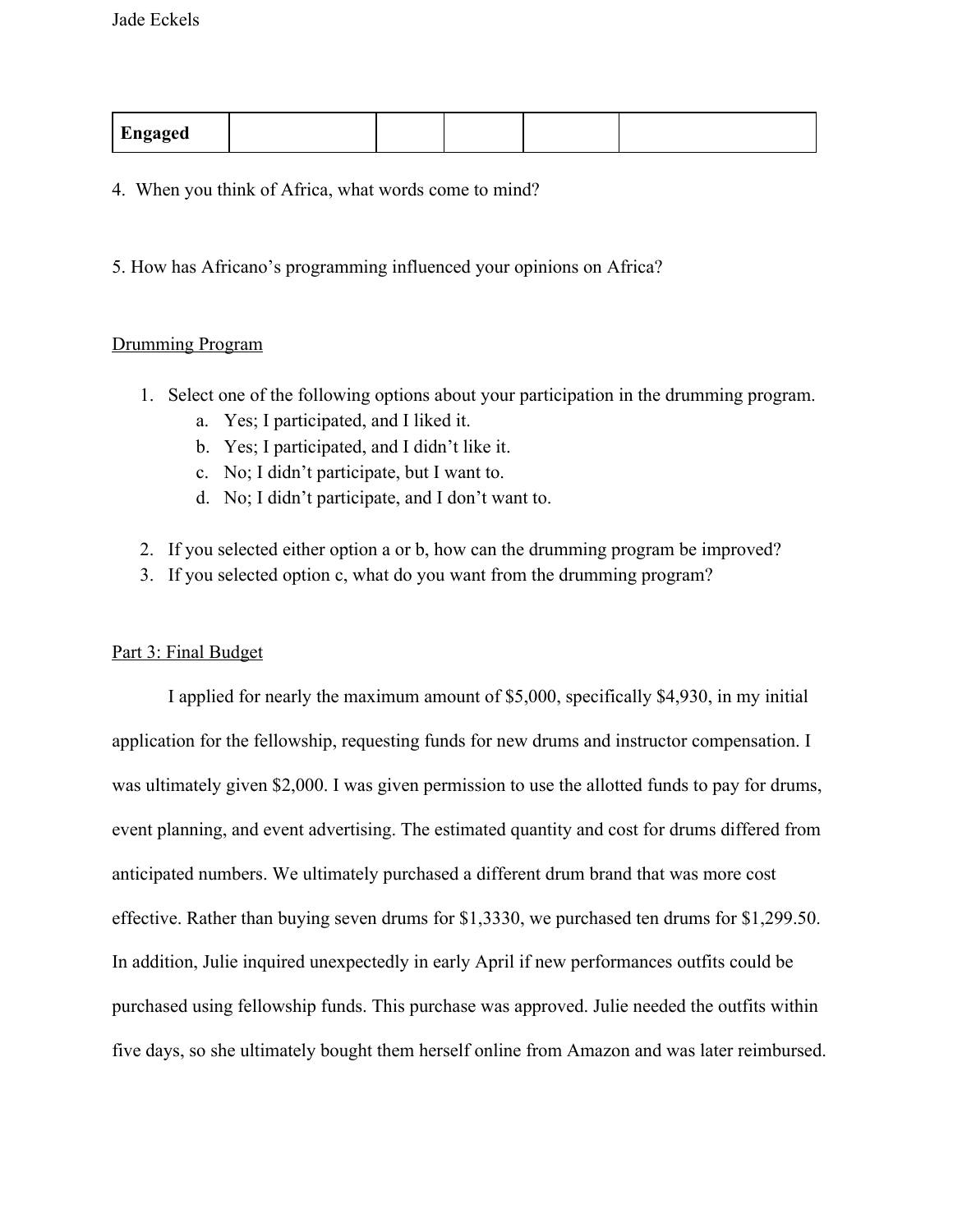advertising. This purchase total was \$682.17. Ultimately, there were no costs incurred for event planning or

| <b>Transactio</b><br>n Date            | Amount       | Project<br><b>Funds</b><br>Remaining | <b>Description</b>                                 | <b>Vendor</b>                | <b>Payment Type (P-Card,</b><br>Reimbursement, Invoice,<br>Stipend, etc.) |
|----------------------------------------|--------------|--------------------------------------|----------------------------------------------------|------------------------------|---------------------------------------------------------------------------|
| <b>Starting</b><br>Amount              | \$2,000.00   | \$8.33                               | Committee-granted<br>funds                         |                              |                                                                           |
| 10 12 inch<br>Djembe<br>drums          | $-$1,299.50$ |                                      | Drums for Africano<br>Youth<br>Programming/Project | Amazon                       | ordered online through<br>procurement                                     |
| Juliet<br>Costume<br>Reimburse<br>ment | $-$ \$692.17 |                                      | Juliet costume<br>reimbursement; from<br>amazon    | amazon;<br>reimbur<br>sement | reimbursement check to<br>juliet                                          |

#### Part 4: Personal Growth/Reflection and Final Thoughts

Professionally, my experiential learning with Africano has been instrumental in confirming my interests in youth development and education reform for marginalized students. As a future change agent in the public service sector, it is unprecedented and invaluable that I have been able to gain so much real-world experiences as a full-time undergraduate student. Career-wise, my interests lie in social policy and non-profit management work that serves minoritized youth. The opportunity to work so intimately with a growing organization has challenged me and given me skills that I will undoubtedly use in my future endeavors. Through the fellowship's cohort model, I have been able to engage in thought partnership with like-minded peers, which has strengthened each of our projects. I have additionally been able to network not only with peers but also with Brandeis staff, who have imparted invaluable skills to me that they have gained through experience. I've gained professional skills that I can carry with